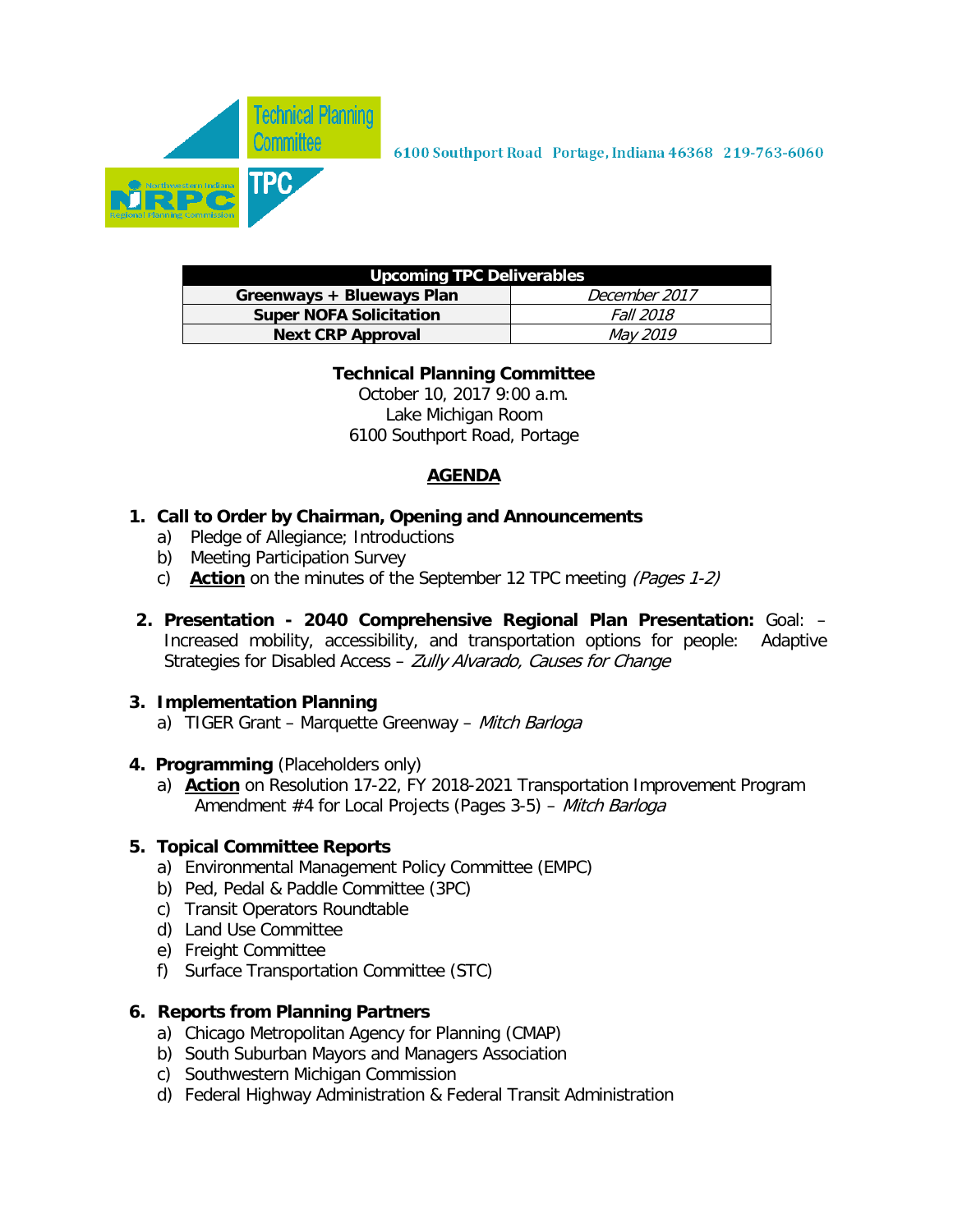#### **7. Public Comment on Agenda Items**

**8. Emerging Trends Presentation –** Corridor Planning for Livability and Mobility

#### **9. Other Business, Staff Announcements and Upcoming Meetings**

- a) Other Business
- b) Staff Announcements
- c) NIRPC Meetings/Events
	- The Land Use Committee will meet on Wednesday, October 18 at 10:00 a.m. in the Dune Room at the NIRPC office.
	- The Finance & Personnel Committee will meet on Thursday, October 19 at 8:00 a.m. in the Dune Room at the NIRPC office.
	- The Executive Board will meet on Thursday, October 19 at 9:00 a.m. in the Lake Michigan Room at the NIRPC office.
	- The Ped, Pedal & Paddle Committee meeting will meet on Thursday, October 26 at 1:30 p.m. in the Lake Michigan Room at the NIRPC office.
	- The Transportation Resource Oversight Committee for Lake and Porter Counties will meet on Tuesday, October 31 at 9:00 a.m. in the Dune Room at NIRPC.
	- The Transportation Resource Oversight Committee for LaPorte County will meet on Thursday, October 31 at 1:30 p.m. at City of La Porte Parks Department.
	- The Environmental Management Policy Committee will meet on Thursday, November 2 at 9:00 a.m. in the Lake Michigan Room at the NIRPC office.

The next Technical Planning Committee meeting will be held on **Tuesday, December 5** at 9 a.m. in the Lake Michigan Room at the NIRPC office.

Requests for alternate formats, please contact Mary Thorne at NIRPC at least 48 hours prior at (219) 763-6060 extension 131 or at [mthorne@nirpc.org.](mailto:mthorne@nirpc.org) Individuals with hearing impairments may contact us through the Indiana Relay 711 service by calling 711 or (800) 743-3333.

*The Northwestern Indiana Regional Planning Commission (NIRPC) prohibits discrimination in all its programs and activities on the basis of race, color, sex, religion, national origin, age, disability, marital status, familial status, parental status, sexual orientation, genetic information, political beliefs, reprisal, or because all or part of an individual's income is derived from any public assistance program.*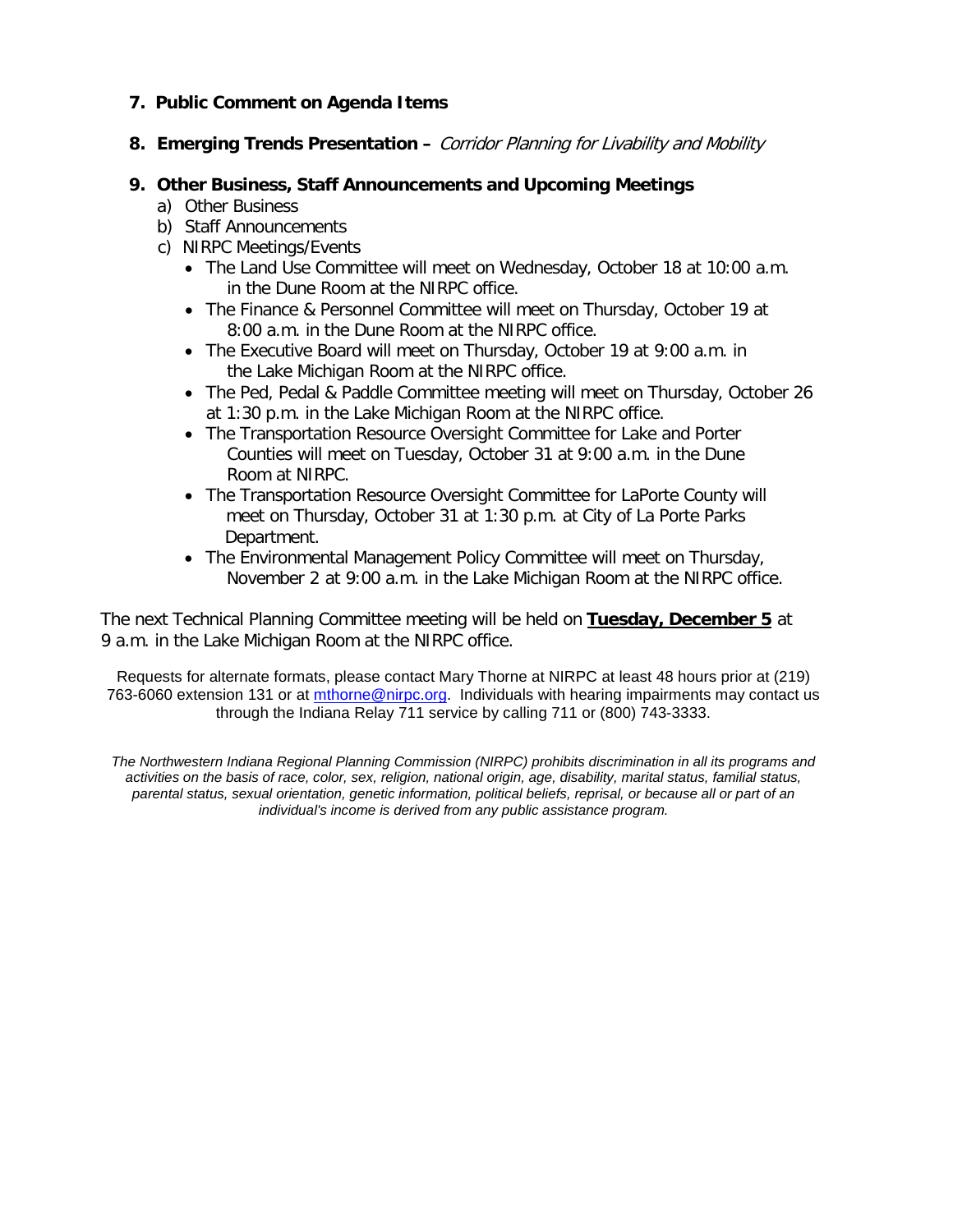# **Technical Planning Committee Meeting**

NIRPC Lake Michigan Room 6100 Southport Road, Portage September 12, 2017 MINUTES

Chairman Kevin Breitzke called the meeting to order at 9:00 a.m. with the Pledge of Allegiance and selfintroductions. Members present included Kevin Breitzke, Geof Benson, George Topoll, David Wright, Tom MacLennan, Lyndsay Quist, Stephen Stofko and Beth Shrader. Others present included Jeff Huet, Robin Barzoni-Tilman, Jill Murr, Jake Dammarel, Joe Crnkovich, Claudia Taylor, Mark Gordish, Karie Koehneke, Dennis Cobb, Matt Deitchley, Thomas Silich, Lauri Keagle, Ismail Attallah, Zach Hurst, Jerry Siska, Eric Wolverton, Don Oliphant, Phil Gralik, and Andrew Steele. Joyce Newland, FHWA and Kat Schoenherr, INDOT, participated via conference phone. Staff present included Kathy Luther, Gary Evers, Stephen Sostaric, Mitch Barloga, Scott Weber and Mary Thorne.

The INDOT participation survey was available at the table in the lobby. The minutes of the July 11, 2017 Technical Planning Committee meeting were approved on a motion by Geof Benson and a second by Tom MacLennan.

**Presentation:** Mitch Barloga presented on the Safe and Secure Transportation System goal of the 2040 Comprehensive Regional Plan, and gave examples of strategies for improving safety on roads and trails, reducing flooding and improving safety and security of transit facilities.

### **Implementation Planning**

Lyndsay Quist gave an update on Next Level planning for the Indiana Department of Transportation. A large number of products will be going into the Transportation Improvement Program in the amount of \$226.1 million through FY 2022, and that number will increase as future projects become identified. Most of the work in the state's \$4.7 billion Next Level Plan is on preventive maintenance under SB 1002, enacting a 20-year financing plan.

### **Programming**

- Gary Evers presented Resolution 17-20, the second amendment to the FY 2018-2021 Transportation Improvement Program for local agencies. The projects went through the Transportation Resource & Oversight Committee process, interagency consultation and no public comments were received. On a motion by Geof Benson and a second by George Topoll, the Technical Planning Committee recommended Amendment #2 to the 2018-2021 Transportation Improvement Program to the NIRPC Board for adoption.
- Gary Evers presented Resolution 17-21, the third amendment to the FY 2018-2021 Transportation Improvement Program for INDOT projects. Calling it the "Mother of all Amendments," Evers said there were 17 pages of projects, mostly preventive maintenance, for a total amount of \$9.79 million. The projects went through the TROC process, interagency consultation and no public comments were received. Geof Benson moved to recommend Resolution 17-21 to the Board for adoption, seconded by David Wright. Some of the committee members commented on INDOT having a comprehensive plan for alternate routes making sure traffic flow is as smooth as possible. Kevin Breitzke commented that there was a motion and second on the floor. The Technical Planning Committee unanimously recommended Amendment #3 to the 2018-2021 Transportation Improvement Program to the NIRPC Board for adoption.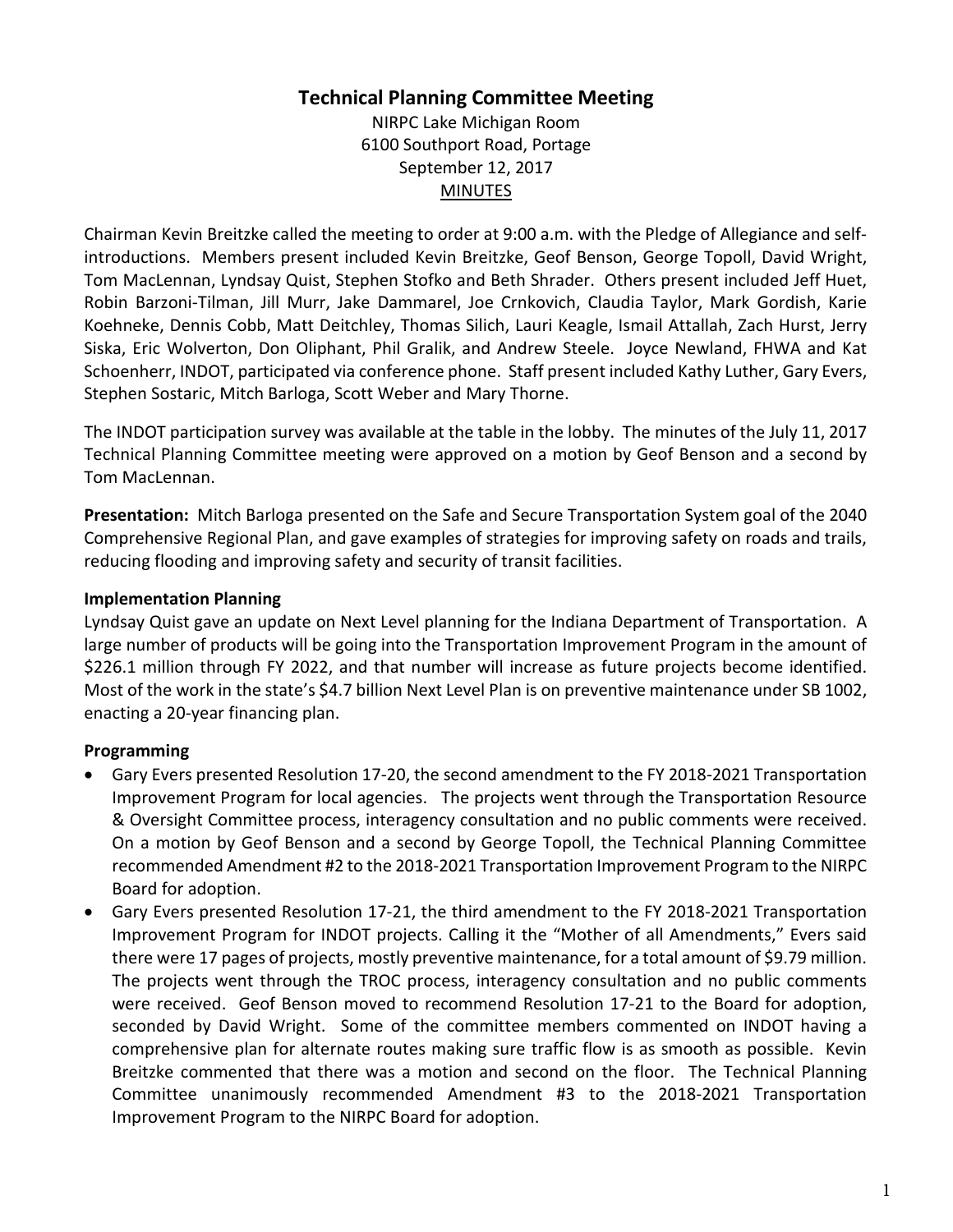### **Topical Committee Reports:**

- Kathy Luther said the Environmental Management Policy Committee met on September 7 and heard presentations from Lake Michigan Coastal on SepticSmart Week and Dr. Jennifer Fischer of IUN on technology for microbial source tracking. EMPC will ask for adoption by the NIRPC board of resolutions in support of SepticSmart Week and the Indiana Dunes National Lakeshore and Indiana Dunes State Park being designated an International Dark Sky Sate Park. Laurie Keagle added that South Shore Clean Cities applied for 14 dieselwise grants; results are forthcoming.
- Mitch Barloga said the Ped, Pedal & Paddle Committee met last month and heard presentations on Adaptive Strategies for Disabled Access from Zully Alvarado, Causes for Change and Jessie Renslow, Neighborhood Spotlight for Legacy Foundation. There will not be a meeting in September because of the MPO Conference. The next meeting will be on October 26.
- Tom MacLennan reported that the transit operators roundtable will not meet due to BusCon in Indianapolis and the subrecipient meeting is also canceled as NIRPC currently has no financial people on staff.
- Stephen Sostaric said the next Freight Committee meeting will be announced.
- Reporting for Scott Weber, Stephen Sostaric said the committee met last week and adopted bylaws, guidelines for asset management plans, roles and responsibilities, and data collection efforts. The committee will meet December 5 at 9 a.m.

### **Planning Partners:**

• Federal Highway Administration – Joyce Newland said the public comment period from the certification review has ended. Their report should be forthcoming by December.

### **Public Comment:**

There were no comments from the public.

**Emerging Trends:** Mitch Barloga showed a brief video on Superblocks in Barcelona Spain, making city centers more pedestrian-friendly, thereby reducing air and noise pollution.

### **Announcements:**

- Kevin Breitzke announced that NIRPC is hosting the Indiana MPO Conference this year. The conference allows the extended MPO staffs, as well as representatives from other state and local agencies, to share topics in current transportation planning practice. One day attendance is \$50 and two day is \$90 and the registration deadline is this Friday. The conference will be held at the Stardust Event Center in Michigan City and will feature a *PowerPlanningPalooza* and several mobile tours. Visit the NIRPC website for more information and the link to register.
- Laurie Keagle announced the Electric Vehicle Ride & Drive on September 15 from 11 a.m. to 2 p.m. at NIRPC. Contact Catherine at 219-644-3690 or cyoder@southshorecleancities.org for reservations.
- Kevin Breitzke announced the upcoming meetings at NIRPC.

The next Technical Planning Committee meeting is October 10 at 9 a.m. at NIRPC. On a motion by Geof Benson and a second by George Topoll and Tom MacLennan, Kevin Breitzke adjourned the meeting at 10:00 a.m.

*A Digital MP3 of this meeting is filed. Contact Mary Thorne at the phone number or email below should you wish to receive a copy or a portion of it.*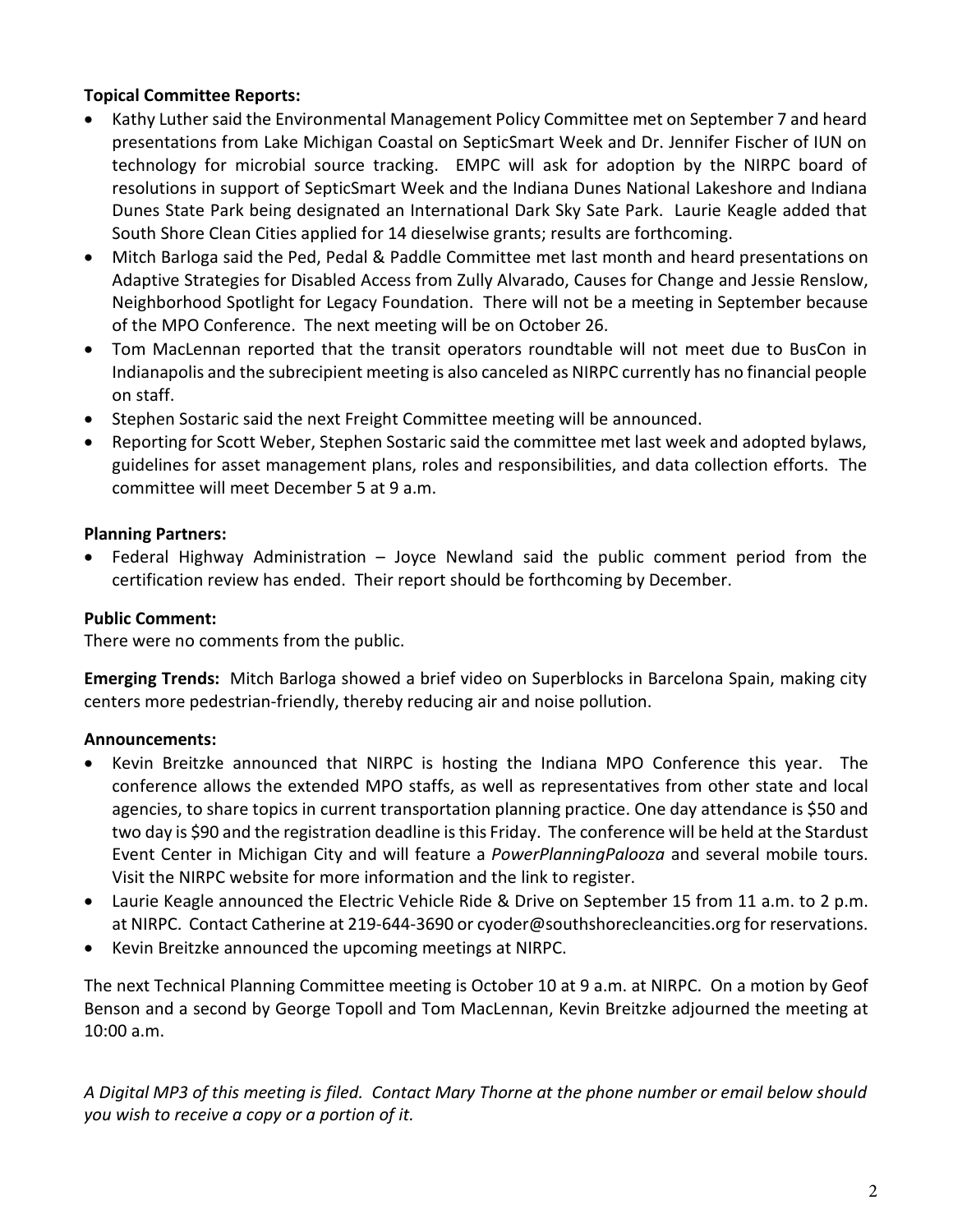### **RESOLUTION 17-21**

# **A RESOLUTION OF THE NORTHWESTERN INDIANA REGIONAL PLANNING COMMISSION AMENDING THE FY 2018-2021 TRANSPORTATION IMPROVEMENT PROGRAM FOR LAKE, PORTER, AND LAPORTE COUNTIES, INDIANA AMENDMENT NO. 4 October 19, 2017**

**WHEREAS**, Northwest Indiana's citizens require a safe, efficient, effective, resourceconserving regional transportation system that maintains and enhances regional mobility and contributes to improving the quality of life in Northwest Indiana; and

**WHEREAS**, the Northwestern Indiana Regional Planning Commission, hereafter referred to as "the Commission", being designated the Metropolitan Planning Organization (MPO) for the Lake, Porter and LaPorte County area, has established a regional, comprehensive, cooperative, and continuing (3-C) transportation planning process to develop the unified planning work program, a transportation plan, and a transportation improvement program to facilitate federal funding for communities, counties, and transit operators, and to provide technical assistance and expertise to regional transportation interests; and

**WHEREAS**, the Commission performs the above activities to satisfy requirements of the Fixing America's Surface Transportation (FAST) Act of 2015 (PL 114-94), applicable portions of all prior federal transportation program authorizing legislation, as well as other federal, state, and local laws mandating or authorizing transportation planning activities; and

**WHEREAS**, the FY 2018-2021 Transportation Improvement Program is a product of a multi-modal, 3-C transportation planning process, compatible with regional goals and objectives and socio-economic and demographic factors used to form the *2040 Comprehensive Regional Plan (CRP), as amended*; and

**WHEREAS**, the FY 2018-2021 Transportation Improvement Program is an implementation of the *2040 Comprehensive Regional Plan (CRP), as amended*; is fiscally constrained, and is consistent with the State Implementation Plan for Air Quality; and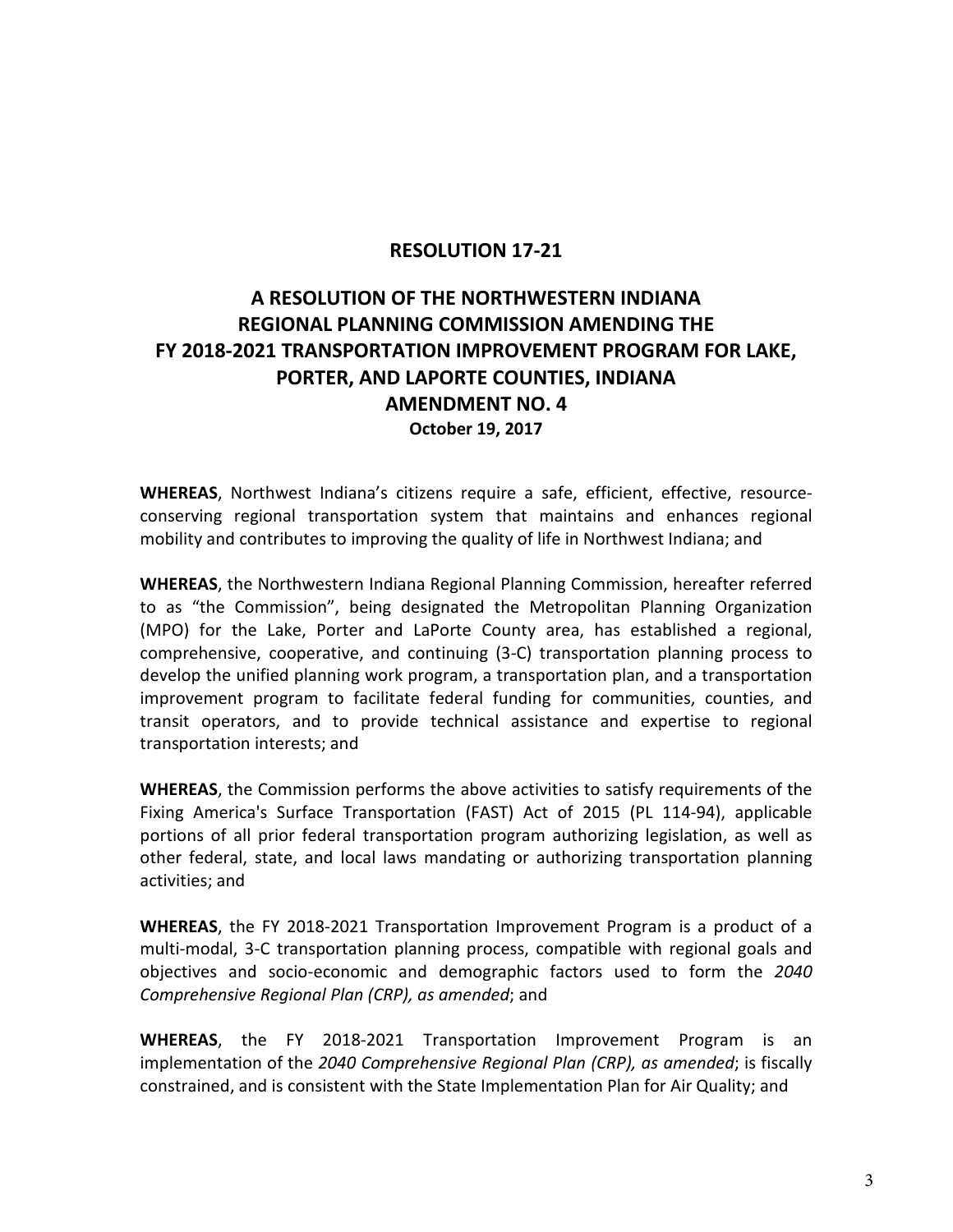**WHEREAS**, the FY 2018-2021 Transportation Improvement Program is developed by the Commission in coordination and cooperation with local elected and appointed highway and transit officials, special interest and service organizations, including users of public transit, the Indiana Department of Transportation, the Indiana Department of Environmental Management, the U.S. Federal Highway Administration, the U.S. Federal Transit Administration, and the U. S. Environmental Protection Agency; and

**WHEREAS**, the changes to the FY 2018-2021 Transportation Improvement Program brought about by this amendment were reviewed by the Air Quality Conformity Task Force's Interagency Consultation Group (ICG); and

**WHEREAS**, the changes to the FY 2018-2021 Transportation Improvement Program brought about by this amendment were subjected to public comment in the manner prescribed by the 2014 Public Participation Plan with no comments received; and

**WHEREAS**, the Technical Policy Committee (TPC) has recommended that the Northwestern Indiana Regional Planning Commission make these changes to the FY 2018-2021 Transportation Improvement Program.

**NOW, THEREFORE, BE IT RESOLVED** that the Northwestern Indiana Regional Planning Commission hereby amends the FY 2018-2021 Transportation Improvement Program by adding the new projects and making other changes as shown on the attachment to this resolution.

Duly adopted by the Northwestern Indiana Regional Planning Commission this nineteenth day of October, 2017.

> Michael W. Griffin Chairperson

\_\_\_\_\_\_\_\_\_\_\_\_\_\_\_\_\_\_\_\_\_\_\_\_\_\_\_\_

ATTEST:

Diane Noll **Secretary** 

\_\_\_\_\_\_\_\_\_\_\_\_\_\_\_\_\_\_\_\_\_\_\_\_\_\_\_